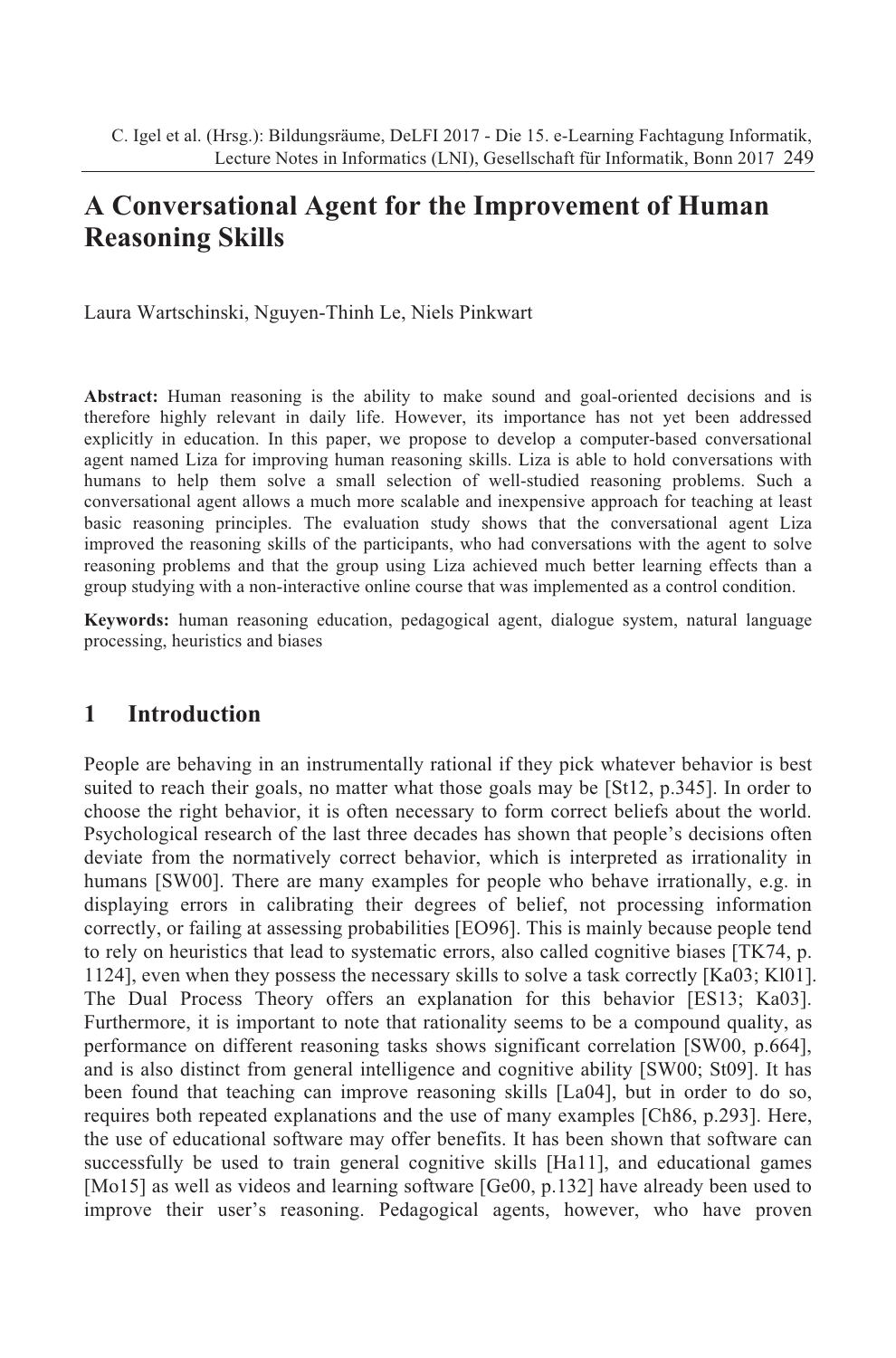themselves to be useful as learning motivators and guides [KB07], have not been applied on this subject so far. However, the applicability of many reasoning skills to everyday life predestines the topic for learning in a dialogue-like environment as it is provided by a pedagogical agent. Also, there are not many human teachers available for the field. Therefore, the application of pedagogical agents as teachers for reasoning seems worthwhile. In this work, we prove that a pedagogical agent can improve its users' performance on classical reasoning tasks. Furthermore, we show it has a stronger impact on their performance than a non-interactive online course on the same subject.

# **2 State of the Art**

The goal of this work is to create an Intelligent Tutoring System (ITS) for the teaching of reasoning. ITS are computer programs that interact with students, guide them through the process of learning and provide personalized instructions, tasks and feedback to them. They strive to improve the learning of their students by delivering adaptive and personalized content [VR14]. ITS can be accompanied by conversational agents that engage in chat-oriented or task-oriented dialogues with the user [BL12]. The software system developed in this work also aims to fulfill the role of a Pedagogical Agent, that is, a computer-based agent for educational purposes that delivers information, teaches its users, reacts to its environment (specifically the user input) and chooses the appropriate actions. Current examples for already realized pedagogical agents with similar goals can be found in [Sh09], [ER14] and [La13]. None of those agents however was so far aimed at teaching a general cognitive skills like reasoning. In fact, researchers have only started to examine how modern media could be used in teaching reasoning. For teaching critical thinking, a related composite skill covering argumentation, informal logic and correct judgment, it has been found that computer-assisted training has been superior to training that was carried out traditionally [Hi03, p.188; Ge01, p.547]. Psychologists have already expressed an explicit wish for an interactive software as a teaching tool for this subject [Wa00, p.37].

Previous work on pedagogical agents as tutors for other areas shows very promising result. The agents engage students via social interactions and encourage them to invest effort and persist in learning [KB07], motivating them and keeping them interested [Mo01]. They are able to increase the pleasantness of the learning experience so that user enjoy working with them [Le97]. In general, the use of a pedagogical agent as a social model to improve the motivation and attitude of the student towards the subject is especially effective and makes students face challenges, put effort in their work and persist in learning [KB07]. Students that are taught by agents spend more time with their tasks and easily acknowledge their own mistakes [Ch09]. Those benefits are expected to also work in favor of a pedagogical agent for teaching reasoning and are now applied to this subject for the first time.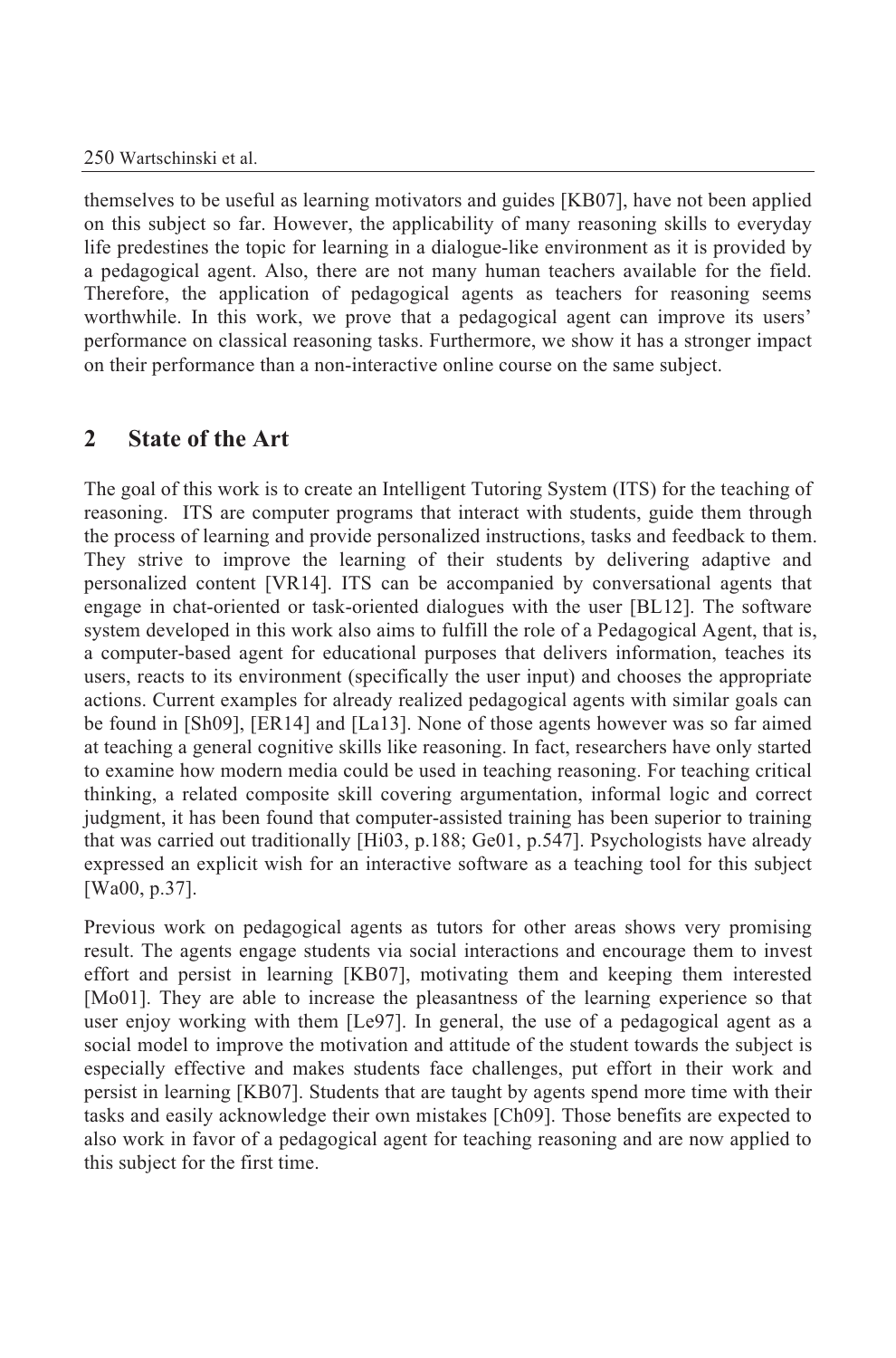# **3 Design, Content, and Implementation**

### **3.1 Design**

This works aims to create a conversational agent, called Liza, which provides natural and, to a certain degree, free communication between computer and user. A text-only approach was chosen to invoke a stronger social presence [DMA05, p.13] and avoid irritations and too high expectations caused by animations that might disappoint the user [Gu11]. Chat-like text pieces and additional images for illustration purposes are therefore the chosen means of communication.

The agent provides explanations on seven topics in the field of reasoning, heuristics and biases, and guides the user through a series of questions, reviewing their level of understanding and correcting their mistakes while at the same time maintained a somewhat natural conversation. It is task-oriented, but uses human social behavior and emotions to improve the learning experience and results. Since effective pedagogical agents suggest correct solutions, provide hints and explanations, give examples, reference to relevant background material and also test the student's abilities, the agent described here implements all those requirements. It aims for a mentor-like role [BK05; Ba00] as a trustworthy and guiding expert that is nevertheless on the same level as the student. Furthermore, the proposed agent uses small talk about personal preferences and sometimes jokes to lighten the mood, as this has been shown to reduce stress [MAM98] and increase enjoyment [BSY09] and a good relationship between agent and user [Gu11; Ku07]. The agent refuses to engage in conflict and stays professional and calm. It does display 'emotions', however. Emotionally responsive agents improve self-efficacy and interest in students [KB07], and the use of emotion makes the interaction much more natural, even when only basic emotions are used [Pi03]. Therefore, Liza shows various sentiments, including pride, joy, curiosity, interest, playfulness, disappointment, sadness and even insecurity, with an emphasis on positive emotions. The agent displays a clear interest in the student's learning success and frequently praises and encourages the users [RN96, p. 310; Sh09]. Praise and flattery expressed by the agent can have a very powerful effect, making the user feel motivated, capable and happy [FN97]. The agent's persona is that of an inexperienced piece of software that tries to learn how to be a good teacher. This narrative allows for a more laid-back style of conversation and gives the agent a plausible goal and also a convenient excuse for any errors.

The agent starts out with a greeting phase in which it explains the process and starts to learn things about the user. Then, during the main part of the program, fourteen questions from the seven different reasoning tasks are presented (two from each). When a task category appears for the first time, an introduction is given, which is accompanied by helpful images and options to give more in-depth explanation. Then the question is asked. For each such question, Liza gives some connecting transition that leads naturally to the topic, then describes a situation and finally asks the question. Knowledge about the user's preference is used to personalize the stories and introductions incorporating the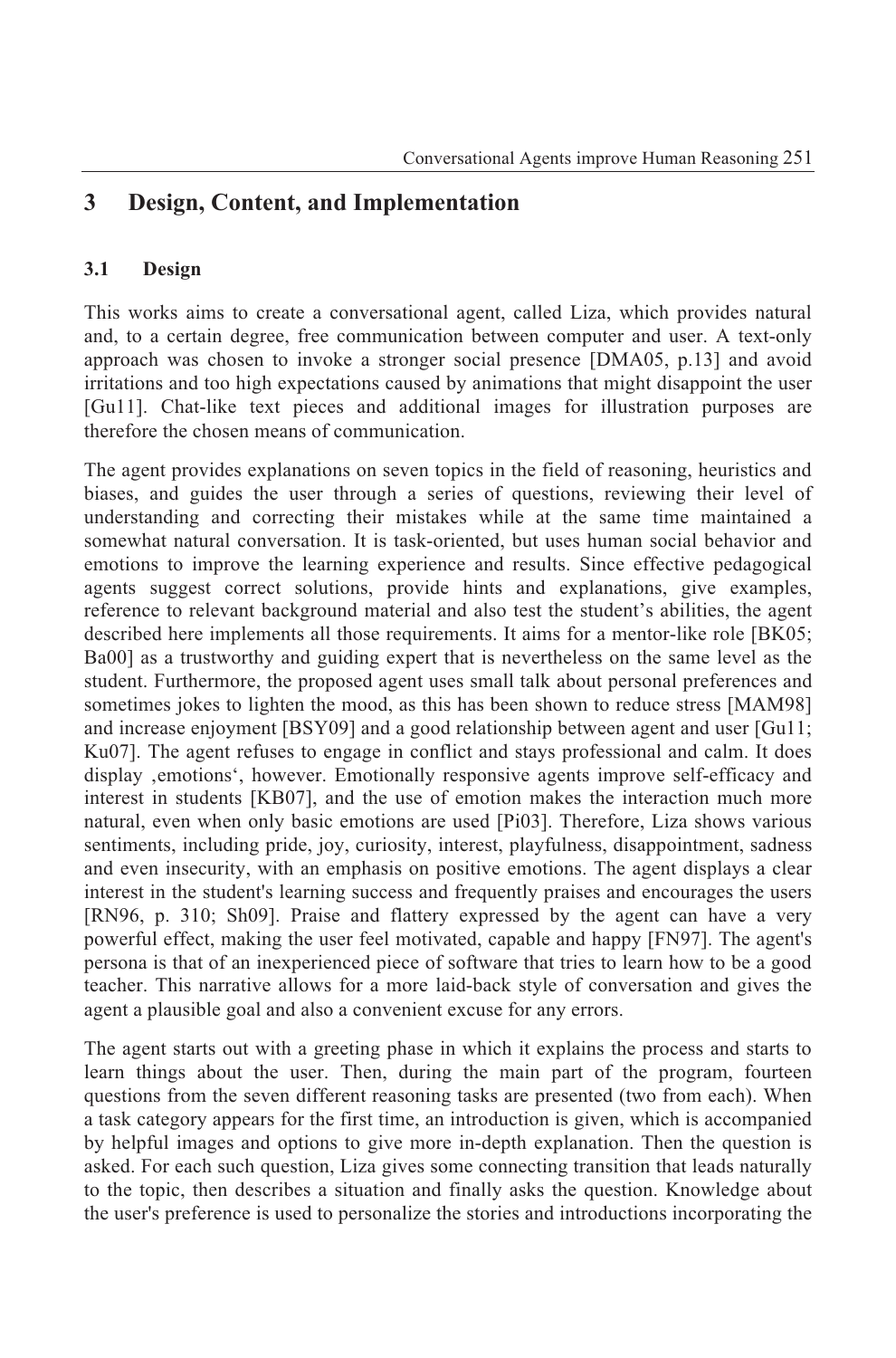#### 252 Wartschinski et al.

student's hobbies or personality traits. The user's answer can be decisions, picking several from different options, giving reasons, statements or numbers. If the answer was correct, the agent displays joy and is proud of the user, if not, it might question its own abilities as a teacher and offer to explain the problem again. The user's confidence in their own answers is also determined and later used to provide feedback about their calibration. In between the questions, there are several options for off-task chat. In the end, the agent provides a detailed evaluation of the user's success.

An examplary piece of dialog out of the middle of die dialogue can look like the following. Liza: *"Are you familiar with the sunk cost fallacy?"* User: "*Never heard of that."* Liza: *"Wonderful! This is my chance for being a good teacher!"* (Liza goes on an explains the concept, then makes sure that the user understood it, then asks the question. The user gives a wrong answer) Liza: *"Hm, I think you might be wrong this time. Do you want me to tell you why?"* User: *"Yeah, go ahead"* (Liza explains the solution, the user agrees) Liza: *"By the way, was that a hard question for you?"* User: *"Probably. I have to wrap my head around it."* Liza: *"Thank you,Inoted that down. It's a pleasure to work with you!"* User*: "I like you."* Liza: *"That's so nice! Oh, the next question is about your favority city, Amsterdam. Are you ready?"*

The conversation between user and agent is created as a mixed-initiative dialogue. The agent does not wait forever for a user to answer, but uses flexible waiting times similar to the way a human would act in a conversation. It starts asking worried questions if the user does not react for a very long time, and it offers to give a hint if the answer takes a while. It also reacts to inputs at any time, even if the user just chimed in an insult or a question while the agent was talking. However, Liza does not offer completely free offtask conversation, but rather just answers with short but appropriate messages to whatever was said. Still, those reactions seem sufficiently natural to correspond to the image of a teacher that is largely concentrated on the task. During the whole process, the user can always intervene, for example to stop the dialogue entirely. The direction the conversation takes is changed dynamically to accord for the user's progress and results. The agent picks its replies and questions from a sufficiently large database that stores ten to twenty different variants of reactions for every situation to ensure a natural feeling for the conversation without repetition.

# **3.2 Content**

The content of the agent was taken from the most well-known reasoning tasks for which studies already show that improvement through teaching and exercises is feasible. The seven topics are: Bayesian reasoning [Be81; HG98], the Law of Large Numbers [TK74], the Gambler's Fallacy [Kl01], Wason's Selection Task [Wa68; Kl01], Covariance Detection [St09; Kl01], the Sunk Cost Fallacy [LMN90; Th80] and Belief Bias in Syllogistic Reasoning [EBP83; MN89]. To give one example: The sunk cost fallacy is the irrational desire to stick with the outcomes of previous decision because something was already invested (the , sunk cost), even if the continuing commitment provides less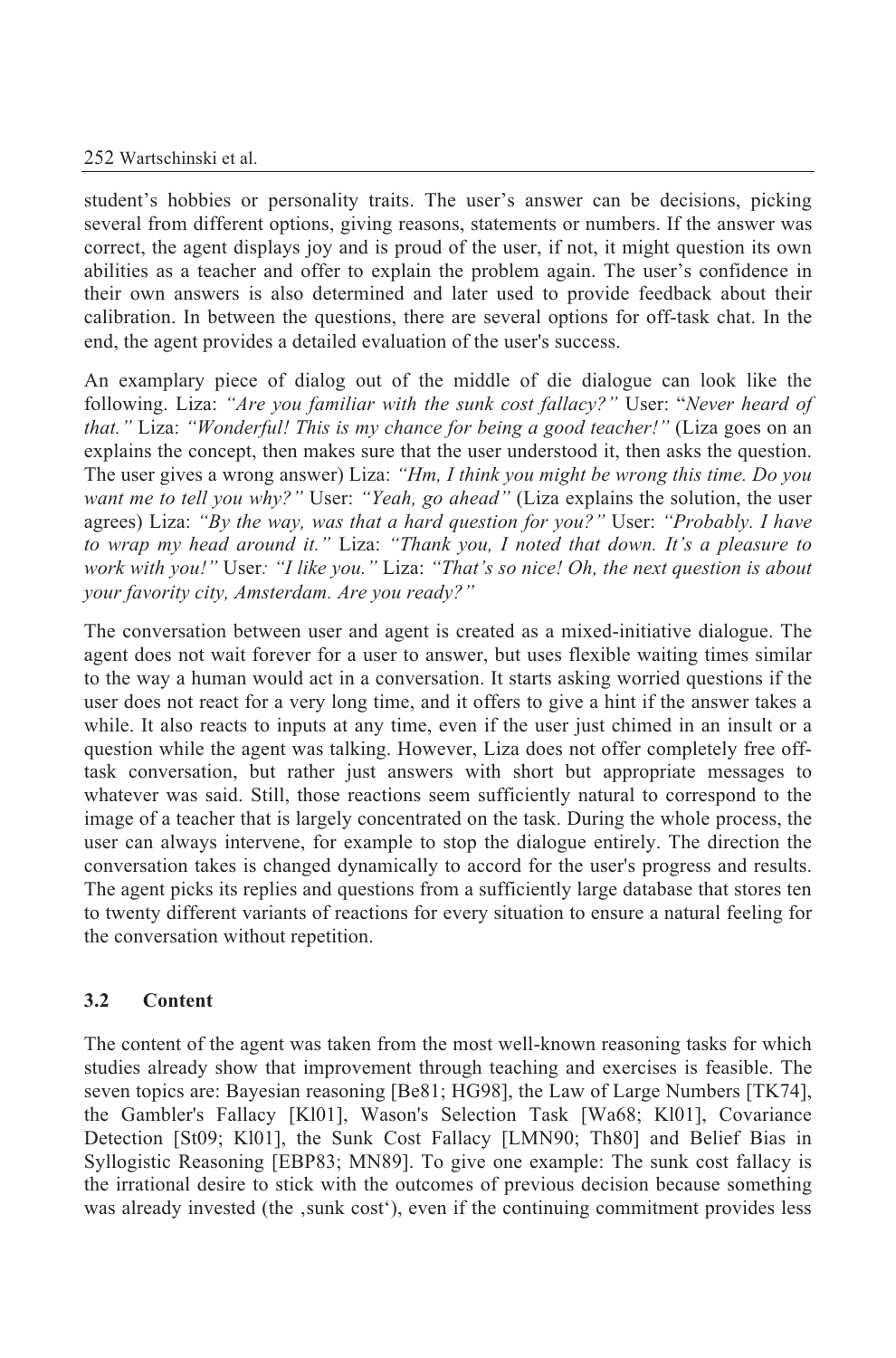benefit than another option. One example task used by the agent would be started with a short intro about a trip the user takes to a city he likes (inserting the user's favorite city, if known to the agent), and then explaining how he went to a local cinema and paid a lot for the ticket. The agent states that the movie is very boring, that the user is also the only person watching it. Liza describes that the user could spend their time better by doing some other activity. Now it's the user's turn to decide. If the answer is to stay in the cinema because the ticket was costly and is already paid, this is counted as incorrect and an example of the sunk cost fallacy. If the user decides to leave the cinema, this is counted as correct.

#### **3.3 Implementation**

Liza was programmed from scratch in Java and was developed using an object-oriented approach. It consists of several units. The Control Unit is responsible for the general management of the dialogue—it keeps track of the state of the conversation, decides what to do next and interacts with all the other components. Input and output are handled by the UI in form of a typical chat interface. The input by the user is then passed on to the Parser, which determines the content or meaning and returns that to the Control Unit, which in turn can decide to react with a phrase from the Phrase Base. The stories are retrieved from the Story Store. A story is a task that is to be presented to the user, complete with descriptions, questions, reactions, explanation and everything else that is necessary for processing. While the Control Unit is executing the stories, correct and incorrect responses are stored by the User Evaluation.



Fig. 1: simplified software architecture

The parsing module relies on basic pattern matching, but is highly specialized for its core purpose: to assess whether the specific questions asked by the agent were answered correctly. Every input is parsed with regard to the context of the message, and more than 80 different context types are distinguished. Knowing the specific context, the agent can be relatively sure that a certain keyword translates toaright or wrong answer to the question asked, whereas without the context, the agent would be clueless because of its rather simple parsing system. This approach reduces the complexity of the parsing a lot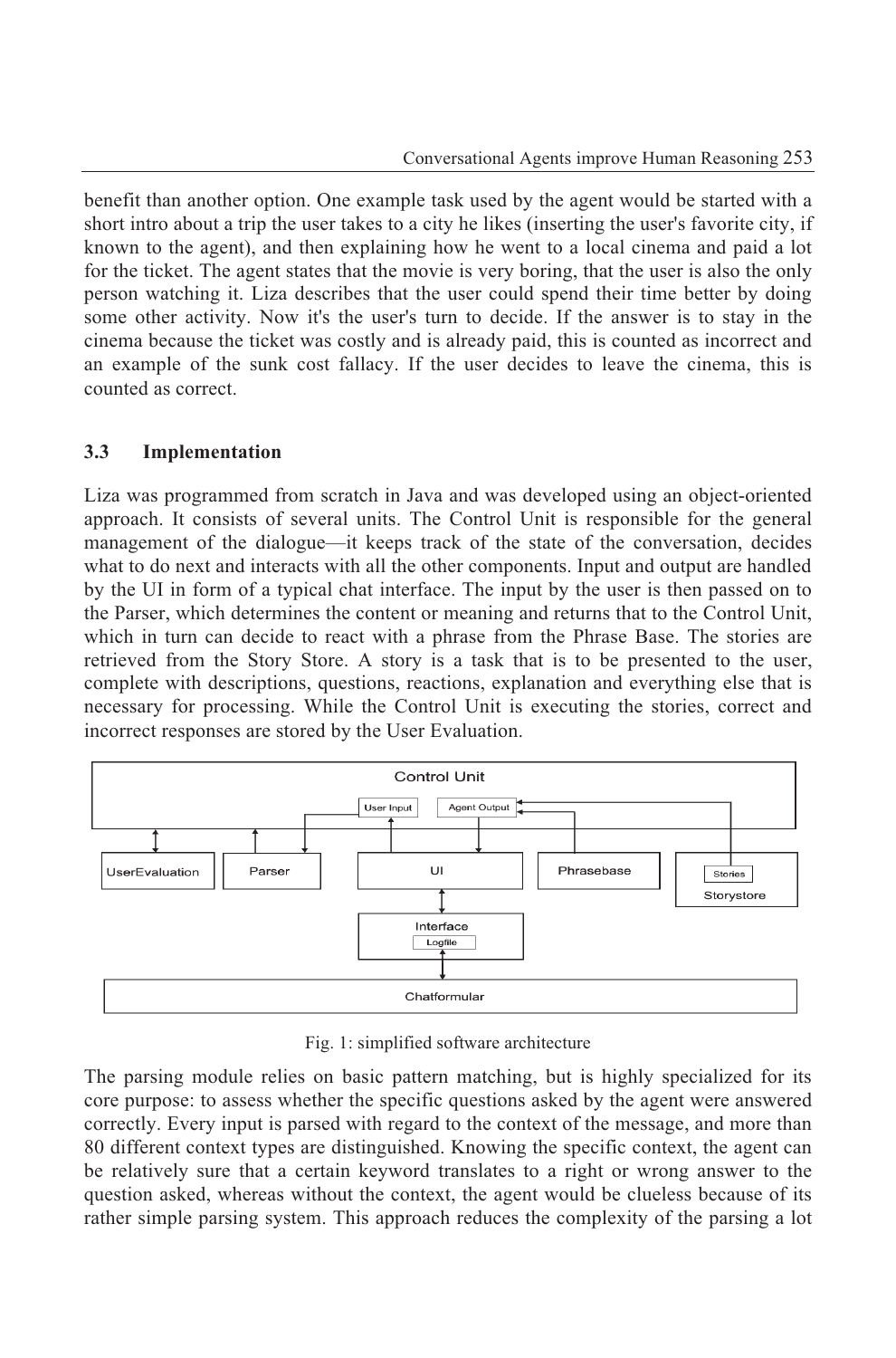and can be seen as a shortcut to achieve more human-like results with simple methods. The input is parsed recursively with respect to phrases that alter the meaning, like "No" or "wouldn't", looking for specific keywords. The combination of keywords that are found and that point to a correct, incorrect or undecided answer determines the final interpretation of the input. Of course, the agent will ask for clarification if the parsing failed. If the user switches the context to something not foreseen by the agent's programming, it will not be able to understand it. For example, if a user asked the agent about the weather, it would not 'understand' it, but, depending on the context, glance over it or ask for a rephrasing fitting to the question asked. Partly, this problem is softened by general answers that are interpreted as fitting to the context even if they are not ("don't you think I should be asking the questions?"). The described parsing mechanism is used for any user input. Since the agents always know the context, it can look out for numbers or verbal statements of quantities or probabilities ("almost certain!") after asking for the likeliness of a result, and look for affirmation or rejection after asking a yes/no question. That way, the parser can have a very good guess on what the user wanted to communicate.

# **4 Evaluation**

# **4.1 Study Design**

To evaluate the impact of the agent, the following hypotheses were tested: 1. The participants do better on the reasoning tasks after they practiced with the agent than they did before, suggesting they improved their reasoning skills. 2. Talking to the agents leads to a stronger improvement than the non-interactive online course, therefore in the second test, the performance of the participants who talked to the agent will be significantly better than the performance of the participants who took the online course.

The survey for evaluating the success of the agent was conducted using a privately set up server and php and html forms. For each participant, some general information was collected: age, gender, degree of education and level of English skills. The following study design was used: The test subjects were randomly distributed in a treatment group and a control group. The treatment group got to talk to the agent using an online chat interface. The control group read a short text about each of the biases tasks and learned about the underlying principle of reasoning. The texts were taken from different text books and online courses used in actual teaching. For each participant, a test before the intervention and another one afterwards were administered and the performance for every single task was collected. The subjects were forced to pick an answer even if they were not totally sure. This was done to assess even slight preferences to one pick, despite subjects being not totally sure about their reply. For every topic that was assessed with a task, the mean performance before and after the treatment was calculated. For every task, a correct solution was evaluated to have the value 1, an incorrect answer was assigned the value 0. The instructions read as following: "Please solve the following questions by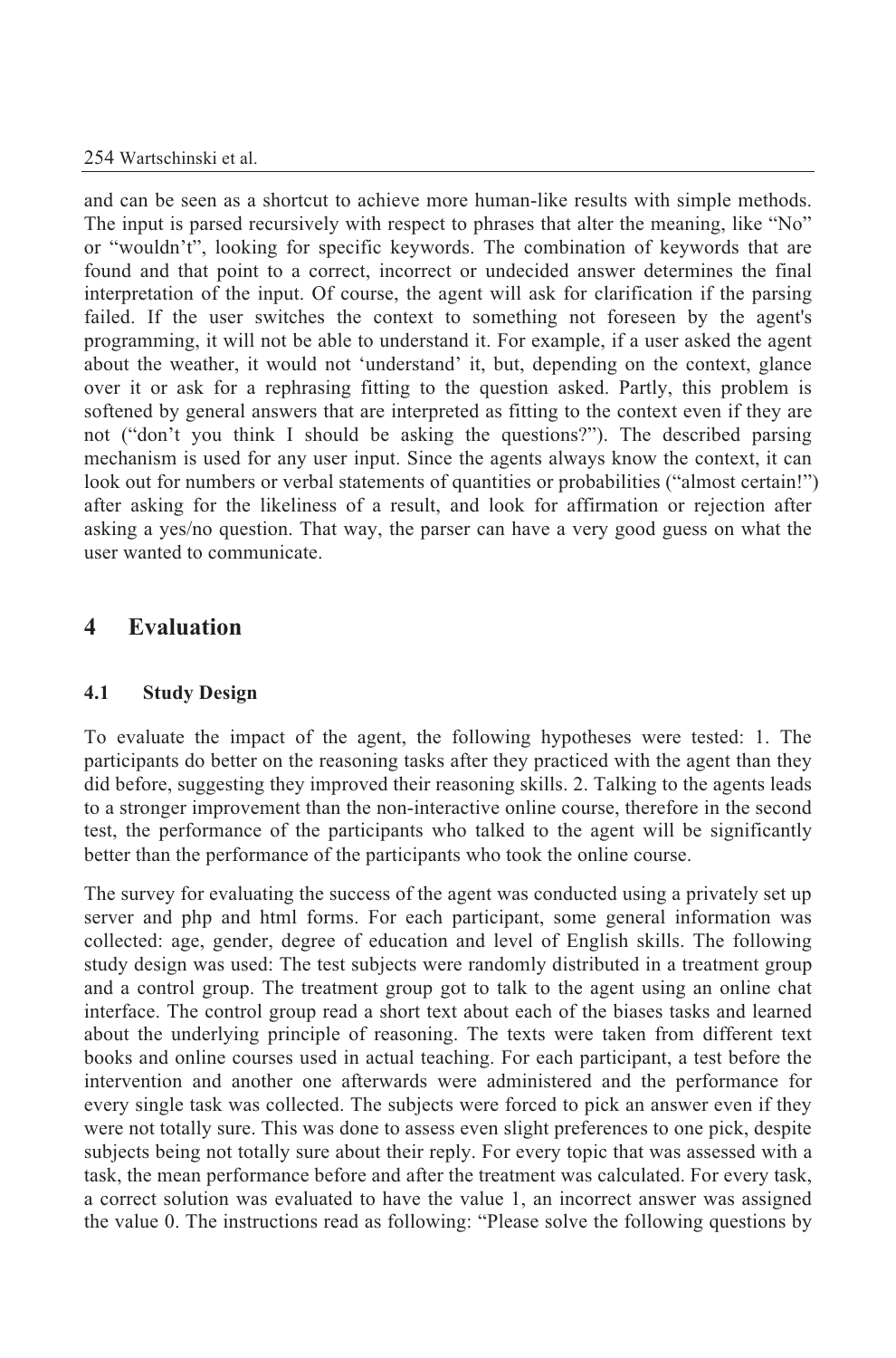giving the answers that seem most reasonable, sensible or logical. It's perfectly normal that some of the answer may seem obvious (they probably are—there's no mean trick behind them), and others are harder. Feel free to use a calculator or make notes if it helps you, but please solve the questions on your own. In general, just trust your good reason!" The questions themselves were either the exact same or, if this was not possible, closely modeled after the questions used in current research on reasoning. Participants were obtained by inviting acquaintances and fellow students. 25 more subjects however were paid participants from an online platform called Clickworkers, and 14 were paid participants from various online communities that were paid with \$3 gift cards. In total 65 test subjects completed the survey. The average age of participants was 28.9 years, 44.6% were female, and 82% were fluent or native English speakers. Roughly half of the participants had a Bachelor's degree or a higher education, which is in part due to the acquisition process.

# **4.2 Results**

A two-sample test for proportions was conducted for the treatment group (that was talking to the agent), to test the hypothesis that performance after the treatment would be different to the performance before the treatment. The same test was done for the control group. Also, the change in performance was determined, comparing the mean before the test to the mean afterwards, still assigning a "1" to a correct and a "0" to an incorrect result. For the treatment group, five of the seven tasks showed a significant or very significant improvement, while the control group only improved significantly in one of the tasks. The five significantly ( $p < 0.05$ ) or highly significantly ( $p < 0.01$ ) improved tasks and their improvements were: Sunk Cost Fallacy, Gambler's Fallacy, Bayesian Reasoning, Regression to the Mean and Covariance Detection (see Table 1).

Furthermore, a t-test was conducted comparing the results of the treatment group in the second test (after talking to the agent) to the control group in the second text (after reading their texts), to see if there was any significant difference between them. As it turned out, the treatment group was significantly or very significantly better in the second test than the control group in four of the tasks. There was no task in which the control group performed better in the second task than the treatment group, regardless of significance. A linear regression analysis was performed and showed than none of the demographic variables had any influence on the improvements gained through working with the agent or taking part in the control group's online course. Not even the level of English accounted for any significant change in the effectiveness of the interventions.

Feedback from participants suggested that they perceived the study as interesting. Some gave feedback like "The chatbot is really nice :)" or "Thank you for this interesting experience, I really liked Liza and her funny and helpful way of teaching. :)". Those answers suggest that the people giving them had a positive social experience with the conversational agent. Also, some participants expressed ideas on how to further improve the agent. During the interaction, the users did mainly focus on the dialogue structure the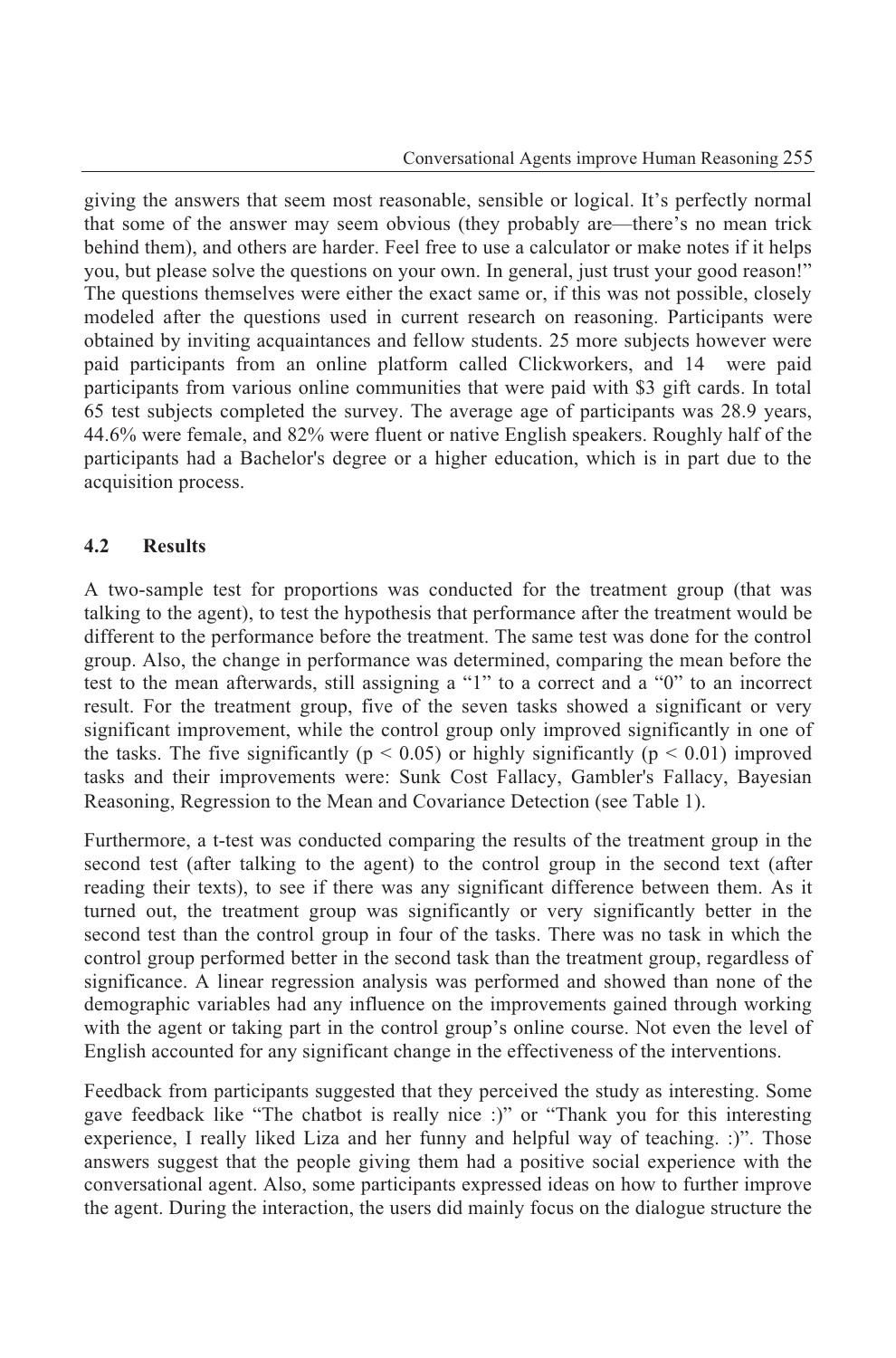#### 256 Wartschinski et al.

agent provided and showed no sign of inappropriately high expectations. They stuck to the tasks they were given by Liza and followed her guidance easily.

| <b>Task Category</b>              | Cond.   | Treatment |           | Control |           |
|-----------------------------------|---------|-----------|-----------|---------|-----------|
|                                   |         | Mean      | Std. Err. | Mean    | Std. Err. |
| Sunk Cost Fallacy                 | before  | 0.80      | 0.07      | 0.63    | 0.09      |
|                                   | after   | 1.00      | 0.00      | 0.73    | 0.08      |
|                                   | differ. | $0.20**$  | 0.07      | 0.10    | 0.12      |
| Gambler's Fallacy                 | before  | 0.83      | 0.06      | 0.70    | 0.08      |
|                                   | after   | 0.97      | 0.03      | 0.83    | 0.07      |
|                                   | differ. | $0.14*$   | 0.07      | 0.13    | 0.11      |
| Bayesian Reasoning                | before  | 0.17      | 0.06      | 0.07    | 0.05      |
|                                   | after   | 0.31      | 0.08      | 0.23    | 0.08      |
|                                   | differ. | $0.14*$   | 0.07      | $0.17*$ | 0.09      |
| Belief Bias in Syll.<br>Reasoning | before  | 0.74      | 0.07      | 0.57    | 0.09      |
|                                   | after   | 0.63      | 0.08      | 0.53    | 0.09      |
|                                   | differ. | $-0.11$   | 0.11      | $-0.03$ | 0.13      |
| Regression to the Mean            | before  | 0.34      | 0.08      | 0.50    | 0.09      |
|                                   | after   | 0.77      | 0.07      | 0.63    | 0.09      |
|                                   | differ. | $0.43**$  | 0.11      | 0.13    | 0.13      |
| <b>Covariation Detection</b>      | before  | 0.71      | 0.08      | 0.50    | 0.09      |
|                                   | after   | 0.89      | 0.09      | 0.53    | 0.09      |
|                                   | differ. | $0.17*$   | 0.11      | 0.03    | 0.13      |
| Wason's Selection Task            | before  | 0.40      | 0.08      | 0.37    | 0.09      |
|                                   | after   | 0.57      | 0.08      | 0.30    | 0.08      |
|                                   | differ. | 0.17      | 0.12      | $-0.07$ | 0.12      |

Tab. 1: comparison of treatment (talking to the agent) vs. control (online course) group

#### **4.3 Discussion**

This agent was created hoping that the interaction with it would improve the ability of the participants to solve the reasoning tasks. For five tasks, there was a significant increase in performance. The two remaining tasks had no significant effect, although the performance on the selection task did noticeably improve. Therefore, the first hypothesis is largely confirmed. The work with the agent also proved itself to be more efficient than the control group in many cases. The gains in performance were stronger and significant in five cases, whereas the control group could only significantly improve in one task. It can therefore be assumed that the agent provided a more efficient intervention, confirming the second hypothesis.

Only in bayesian reasoning, the control group improved more than the treatment group, but both effect sizes were very close to each other and the task was generally difficult to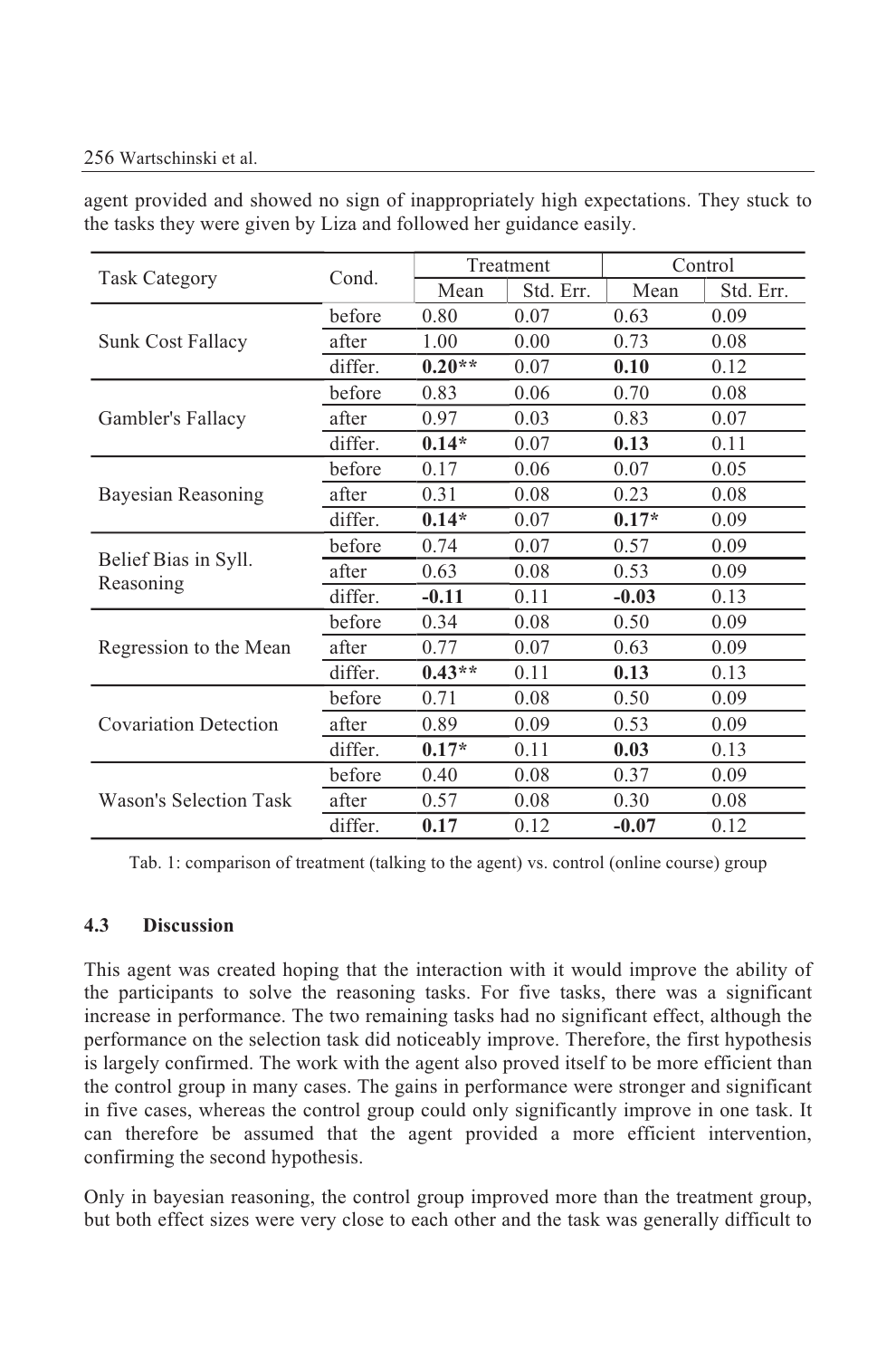teach. Both tasks with the more disappointing, non-significant results (Bayesian Reasoning and Selection Task) are already considered belonging to the hardest reasoning tasks, having generally very low rates in being solved correctly, and being hard to explain, it can be assumed that a short training was not enough to convey the intended message. After all the subjects spent on average 35-45 minutes with the agent, but this time had to be split between the seven different topics they learned about and the general explanation and small talk parts, leaving only roughly 5 minutes on average per topic.

More participants than the acquired 65 would of course offer a more accurate picture of the observed effects. A restriction for the execution of the study was the use of the English language by the bot, which required the participants to be able to write and read in English. The study was conducted online, allowing for participants from different locations to take part in it. It seems highly likely that this allowed for more participants to be acquired, but the sample was not representative. A bias towards younger people is inevitable. Furthermore, many of the participants were motivated extrinsically via payment, in contrast to a real-world application of the agent in a teaching setting without monetary reward. Probably the strongest limitation was the harsh time limit, as none of the participants could be expected to spend more than an hour on the whole process. Therefore, the interaction with the agent was limited in duration, restricting the time for teaching, and it was not possible to assess every task in the test before and after the intervention with a whole set of questions (instead of only one), since that would have further increased the duration of the study. It would have been very interesting to analyze the long-term effects, but only six participants signed up for a follow-up test some weeks later. They all performed very well, but this small sample is not significant in any way.

# **5 Conclusion and Future Work**

The contribution of this paper is two-fold. First, we presented a conversational agent that was designed to improve skills for a selection of core reasoning tasks and to the best of our knowledge, this learning domain has not been addressed in the community of technology-enhanced learning. The second contribution is the empirical study of the developed conversational agent for human reasoning. Although positive impact could not be found in solving all the tasks, maybe because Wason's Selection Task and Bayesian reasoning are both very complicated concepts to teach, the evaluation study showed very satisfying results with most of the tasks. The agent demonstrated to be clearly more effective than participating an online course. It can be concluded that performance on solving certain reasoning tasks can indeed be improved with the help of pedagogical agents, which is especially fortunate as there are not many teachers in this area, despite its importance for arguably everybody's personal life.

Given the nature of the agent, it can always be improved by adding more special parsing options and appropriate responses. By extending the scope of correctly parsed input, the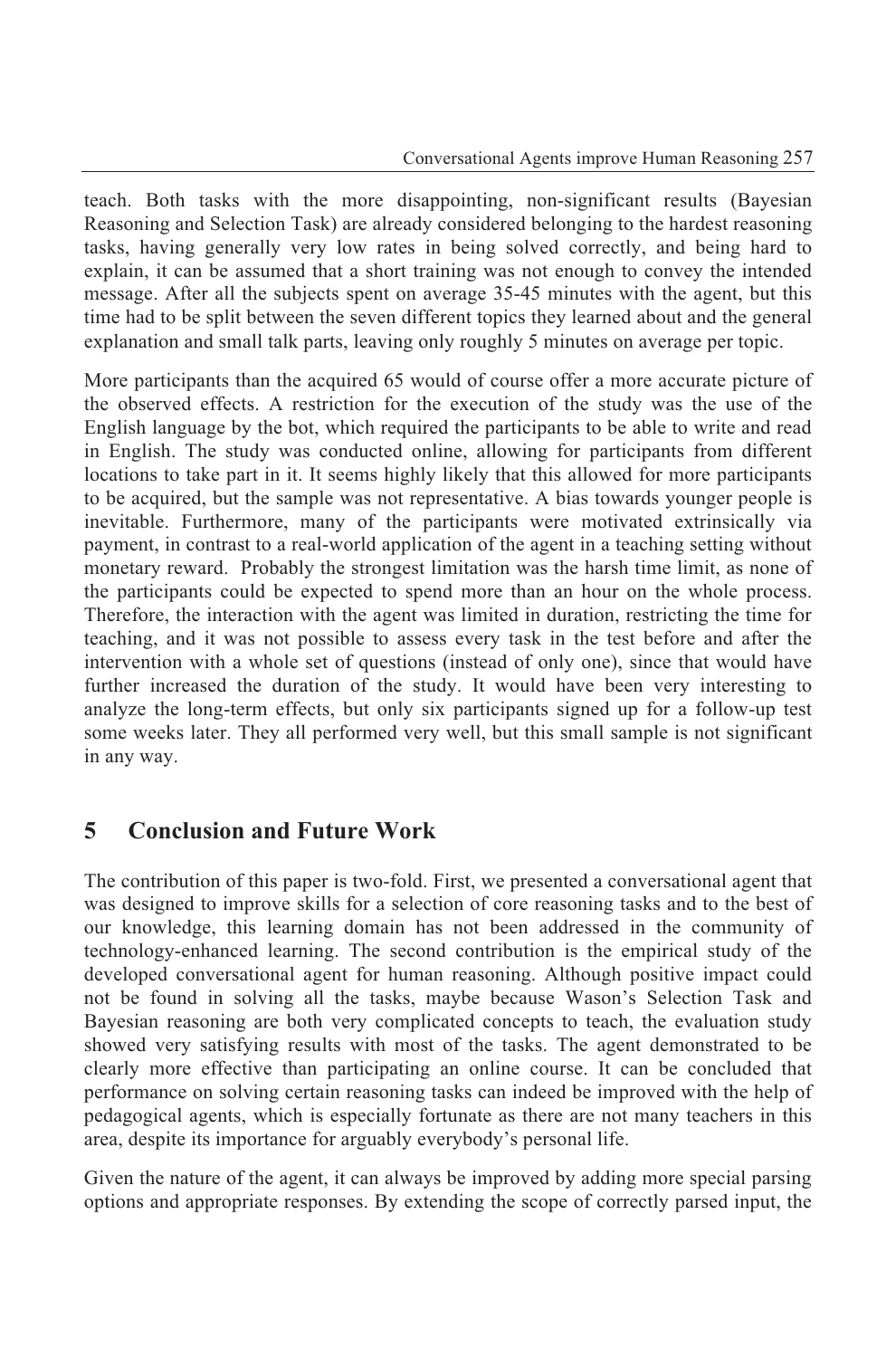#### 258 Wartschinski et al.

agent can become even more convincing, although there might be diminishing returns for increasingly rare topics. More elaborate dialogue patterns could be added, too. Further improvements could be made by allowing the user to ask the agent for more questions of a certain kind, or the agent suggesting more training in an area where the user seems to lack understanding. The agent could probably be put to a more effective use if it was used not only for a single intervention, but regularly. Storing the past performances of users, remembering their preferences, and specifically targeting the areas where they can improve come to mind as obvious possibilities for expanding the agent. Also, right now the agent does only teach students in seven limited and strictly restricted topics. Improvements could include more topics (e.g. addressing some more of the wide variety of known fallacies and biases), offering a more general approach (e.g. giving some philosophical background on knowledge, its representation and a more refined approach on what rationality means), or digging into new areas of the field (e.g. the area of 'critical thinking' which includes open-mindedness and discussing the quality of arguments and which was originally intended to be part of the agent, but had to be left out due to time and scale concerns). By those means, the 'curriculum' of the agent could be extended in many directions. First and foremost, it would be very interesting to validate the results with a much larger sample than the 65 participants who were available. An expansion of this research could be a study over the course of several weeks or months, to have the users spend much more time with the agent, to see if this approach is more effective. Long term effects could be investigated by reassessing user's performance after weeks, months or even years.

# **References**

- [Ba00] Baylor, A.: Beyond butlers: Intelligent agents as mentors. Journal of Educational Computing Research 22/4, S. 373–382, 2000.
- [Be81] Berwick, D.M. et al.: When doctors meet numbers". The American journal of medicine 71/6, S. 991–998, 1981.
- [BK05] Baylor, A.; Kim, Y.: Simulating instructional roles through pedagogical agents. Int. Journal of Artificial Intelligence in Education 15/2, S. 95–115, 2005.
- [BL12] Banchs, R.E.; Li, H.: IRIS: a chat-oriented dialogue system based on the vector space model. In: Proceedings of the ACL System Demonstrations, 2012.
- [BSY09] Bickmore, T.; Schulman, D.; Yin, L: Engagement vs. deceit: Virtual humans with human autobiographies". In: Int. Workshop on Intelligent Virtual Agents. S. 6–19, 2009.
- [Ch09] Chase, C.C. et al: Teachable agents and the protégé effect: Increasing the effort towards learning. Journal of Science Education and Technology 18/4, 2009.
- [Ch86] Cheng, P.W. et al.: Pragmatic versus Syntactic Approaches to Training Deductive Reasoning. Cognitive Psychology 18, S. 293–328, 1986
- [DMA05] Dirkin, K.H.; Mishra, P.; Altermatt, E.: All or nothing: Levels of sociability of a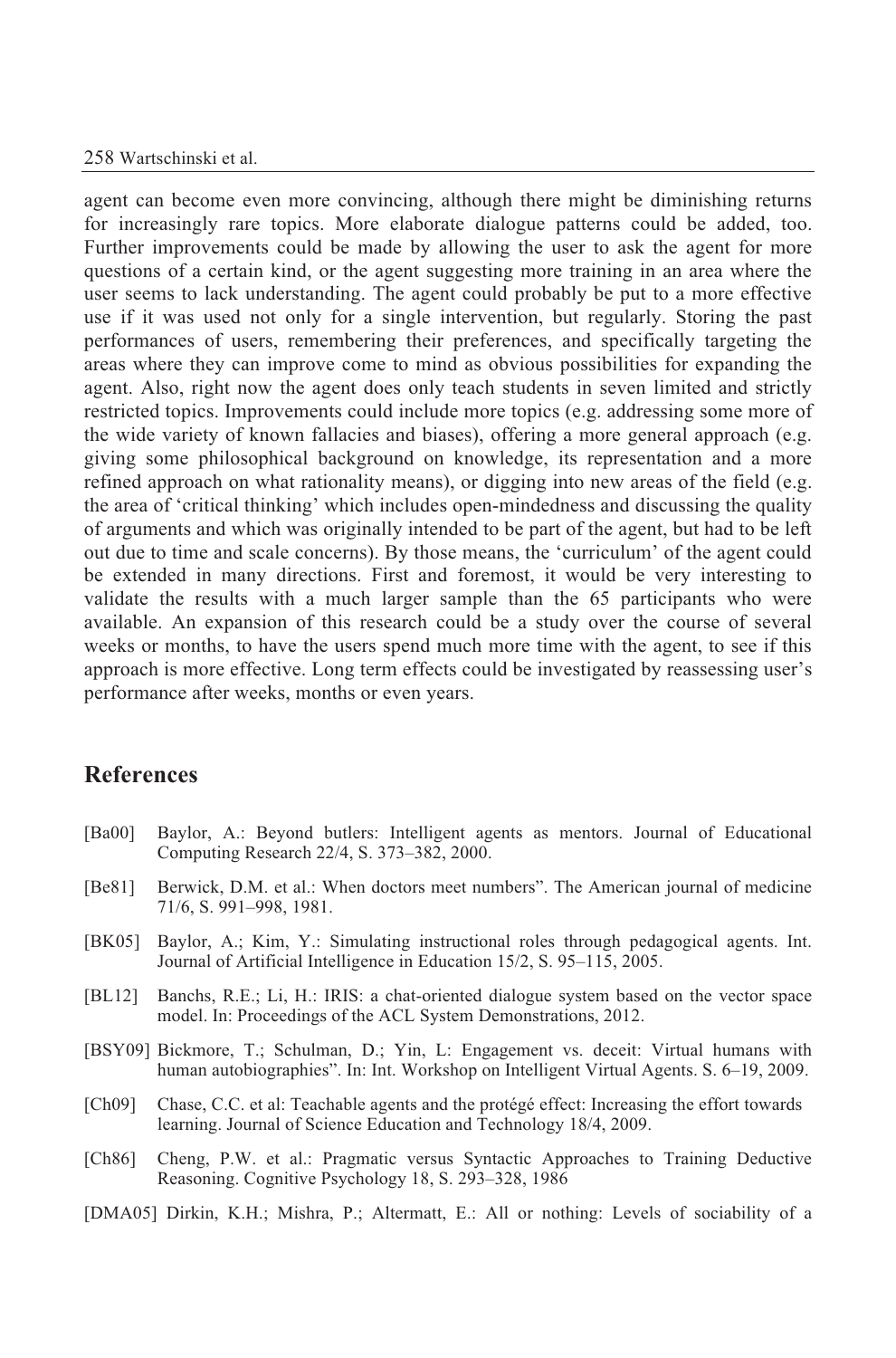pedagogical software agent and its impact on student perceptions and learning. Journal of E. Multimedia and Hypermedia 14/2, 2005.

- [EBP83] Evans, J.; Barston, J.L.; Pollard, P.: On the conflict between logic and belief in syllogistic reasoning. Memory & Cognition 11/3, S. 295–306, 1983.
- [EO96] Evans, J.; Over, D.E.: Rationality and Reasoning. Psychology Press, 1996.
- [ER14] Epstein, D.; Reategui, E.: A pedagogical agent with embedded data mining functions to support collaborative writing. Learning 12/13, S. 14, 2014.
- [ES13] Evans, J.; Stanovich, K.E.: Dual-process theories of higher cognition advancing the debate". Perspectives on psychological science 8/3, 2013.
- [FN97] Fogg, B.J.; Nass, C.: Silicon sycophants: the effects of computers that flatter. Int. Journal of Human-Computer Studies 46/5, S. 551–561, 1997.
- [Ge00] Gelder, T. van: Learning to reason: A Reason!Able approach". In: Proc. of the Fifth Australasian Cognitive Science Society Conference. Adelaide: Causal, 2000.
- [Ge01] Gelder, T. van: How to improve critical thinking using educational technology. In: Proc. of the 18th Annual Conference of the Australasian Society for Computers in Learning in Tertiary Education, S. 539–548, 2001.
- [Gu11] Gulz, A. et al.: Building a Social Conversational Pedagogical Agent. In: Conversational Agents and Natural Language Interaction: Techniques and Effective Practices, S. 128, 2011.
- [Ha11] Haferkamp, N. et al.: Training disaster communication by means of serious games in virtual environments. Entertainment Computing 2/2, S. 81–88, 2011.
- [HG98] Hoffrage, U.; Gigerenzer, G.: Using natural frequencies to improve diagnostic inferences. Academic medicine 73/5, S. 538–540, 1998.
- [Hi03] Hitchcock, D.: The effectiveness of computer-assisted instruction in critical thinking. Informal Logic: Reasoning and Argumentation in Theory and Practice 24/3, S. 183–217, 2003.
- [Ka03] Kahneman, D.: A perspective on judgment and choice: mapping bounded rationality. American psychologist 58/9, 2003.
- [KB07] Kim, Y.; Baylor, A.: Pedagogical agents as social models to influence learner attitudes. Educational Technology 47/1, S. 23–28, 2007.
- [Kl01] Klaczynski, P.A.: Analytic and Heuristic Processing Influences on Adolescent Reasoning and Decision-Making. Child development 72/3, S. 844–861, 2001
- [Ku07] Kumar, R. et al.: Supporting students working together on math with social dialogue. In: In Workshop on Speech and Language Technology in Education, S. 96–99, 2007.
- [La13] Lane, H.C. et al.: The effects of a pedagogical agent for informal science education on learner behaviors and self-efficacy. In: Int. Conference on Artificial Intelligence in Education, S. 309–318, 2013.
- [La04] Larrick, R.P.: Debiasing. In: Blackwell handbook of judgment and decision making, S. 316–337, 2004.